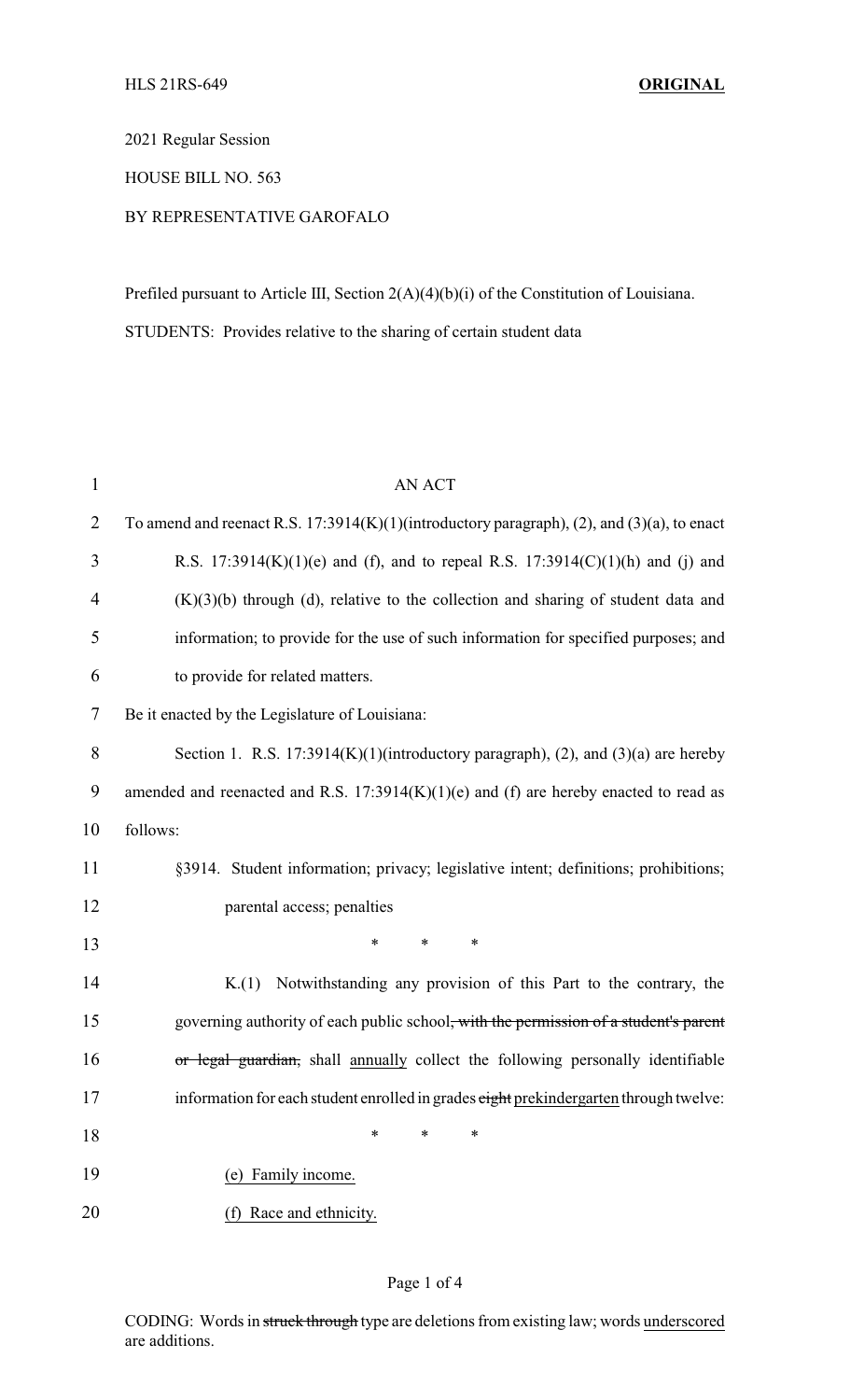| $\mathbf{1}$   | The governing authority of a public school shall disclose the<br>(2)(a)                               |
|----------------|-------------------------------------------------------------------------------------------------------|
| $\overline{2}$ | information collected pursuant to Paragraph (1) of this Subsection, upon request,                     |
| 3              | $\frac{0}{\text{only}}$ to:                                                                           |
| $\overline{4}$ | $\left(\frac{a}{b}\right)$ (i) A Louisiana postsecondary education institution, to be used solely for |
| 5              | the purpose of processing applications for admission.                                                 |
| 6              | $\left(\frac{b}{c}\right)$ (ii) The Office of Student Financial Assistance, to be used solely for the |
| 7              | purpose of processing applications made to the office for state and federal grants and                |
| 8              | for required grant program reporting.                                                                 |
| 9              | The Board of Regents, to be used only by board staff for the<br>$(e)$ (iii)                           |
| 10             | purposes of providing reports to each public school governing authority on the                        |
| 11             | postsecondary remediation needs, retention rates, and graduation rates for each high                  |
| 12             | school under its jurisdiction and to evaluate comparative postsecondary performance                   |
| 13             | outcomes based upon student transcript data in order to develop policies designed to                  |
| 14             | improve student academic achievement.                                                                 |
| 15             | (b) Data collected pursuant to Paragraph (1) of this Subsection may be                                |
| 16             | disclosed to entities other than those identified in Subparagraph (a) of this Paragraph               |
| 17             | if a student's parent or legal guardian provides written consent for such disclosure.                 |
| 18             | The governing authority of each Each public school shall, at the<br>(3)(a)                            |
| 19             | beginning of each school year, provide a form to be signed by notify the parent or                    |
| 20             | legal guardian of each student in grades eight prekindergarten through twelve                         |
| 21             | enrolled in the school, whereby the student's parent or legal guardian may provide                    |
| 22             | consent or deny consent for the collection and disclosure of the student's information                |
| 23             | as provided in Paragraphs $(1)$ and $(2)$ of this Subsection. exactly what items of                   |
| 24             | student information will be collected pursuant to this Subsection and that such                       |
| 25             | information will be disclosed to Louisiana postsecondary education institutions and                   |
| 26             | the Office of Student Financial Assistance, to be used solely for the purpose of                      |
| 27             | processing applications for admission and for state and federal financial aid, and to                 |
| 28             | the Board of Regents, to be used solely for the purposes of providing reports to the                  |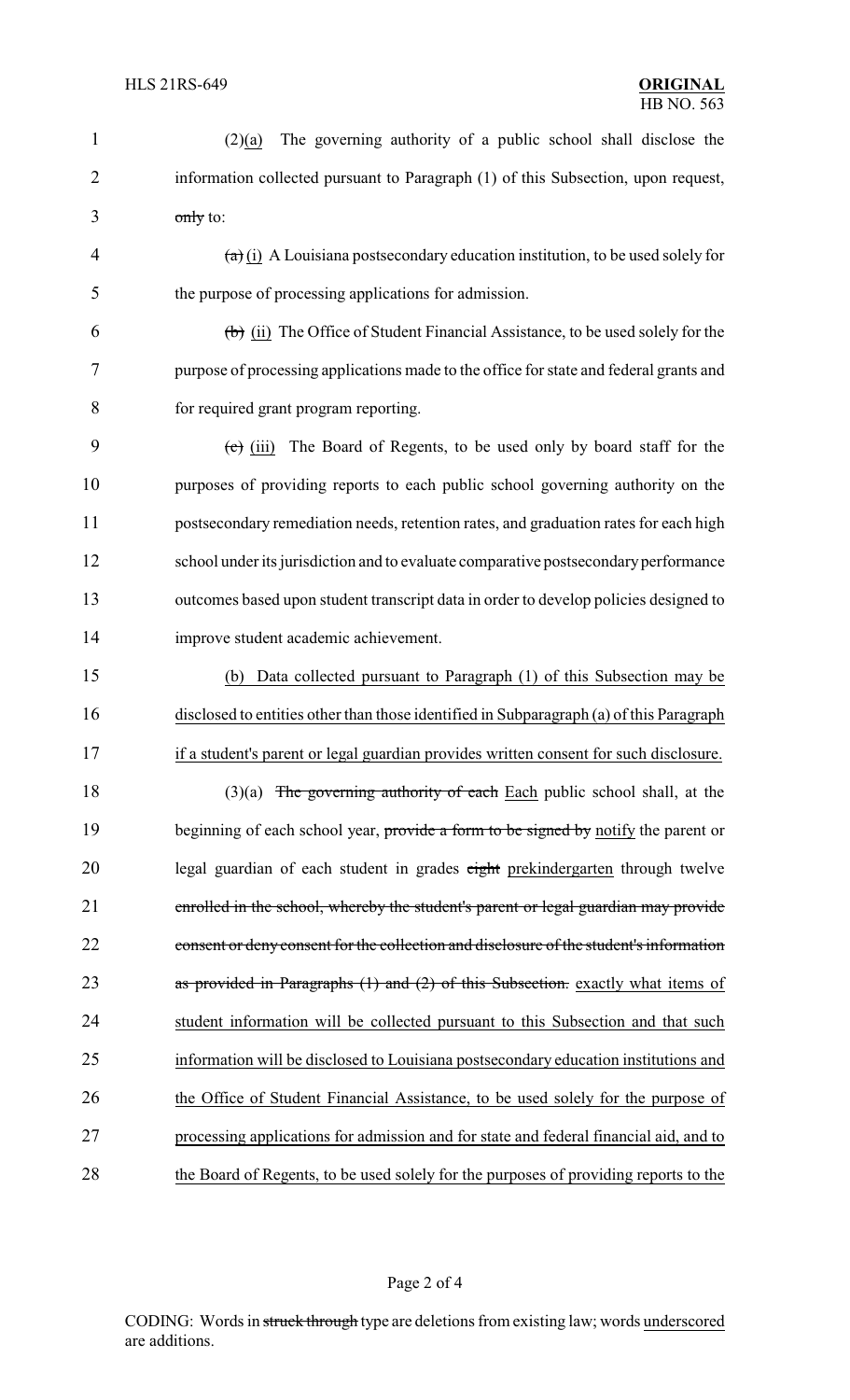|                | school governing authority and developing policies designed to improve student    |  |        |   |        |  |  |
|----------------|-----------------------------------------------------------------------------------|--|--------|---|--------|--|--|
|                | academic achievement.                                                             |  |        |   |        |  |  |
| 3              |                                                                                   |  | $\ast$ | ∗ | $\ast$ |  |  |
| $\overline{4}$ | Section 2. R.S. $17:3914(C)(1)(h)$ and (j) and $(K)(3)(b)$ through (d) are hereby |  |        |   |        |  |  |

5 repealed in their entirety.

## DIGEST

The digest printed below was prepared by House Legislative Services. It constitutes no part of the legislative instrument. The keyword, one-liner, abstract, and digest do not constitute part of the law or proof or indicia of legislative intent. [R.S. 1:13(B) and 24:177(E)]

| HB 563 Original | 2021 Regular Session | Garofalo |
|-----------------|----------------------|----------|
|                 |                      |          |

**Abstract:** Provides relative to the sharing of students' personally identifiable information by public school governing authorities.

Present law prohibits an official or employee of a local public school system from requiring the collection of certain student information unless voluntarily disclosed by the parent or legal guardian. Further prohibits any employee of a public school system from providing a student's personally identifiable information to any person or public or private entity.

Present law defines personally identifiable information as information about an individual that can be used, on its own or with other information, to identify, contact, or locate a single individual.

Present law includes exceptions to the prohibitions. One exception is present law authorizes public school governing authorities, with parental permission, to collect certain personally identifiable information for students in grades eight through 12. Authorizes the sharing of such information with La. postsecondary education institutions, the La. Office of Student Financial Assistance, and the Bd. of Regents for specific purposes. The following personally identifiable information may be collected and shared in accordance with present law:

- (1) Full name.
- (2) Date of birth.
- (3) Social security number.
- (4) Student transcript data.

Proposed law modifies present law as follows:

- (1) Removes the requirement for parental permission to collect this information.
- (2) Replaces provisions for obtaining parental permission with provisions for notifying parents that such information will be collected and shared.
- (3) Provides for collection of the information for students in grades pre-kindergarten through 12 rather than grades eight through 12.
- (4) Adds family income and race and ethnicity to the information that may be collected and shared.